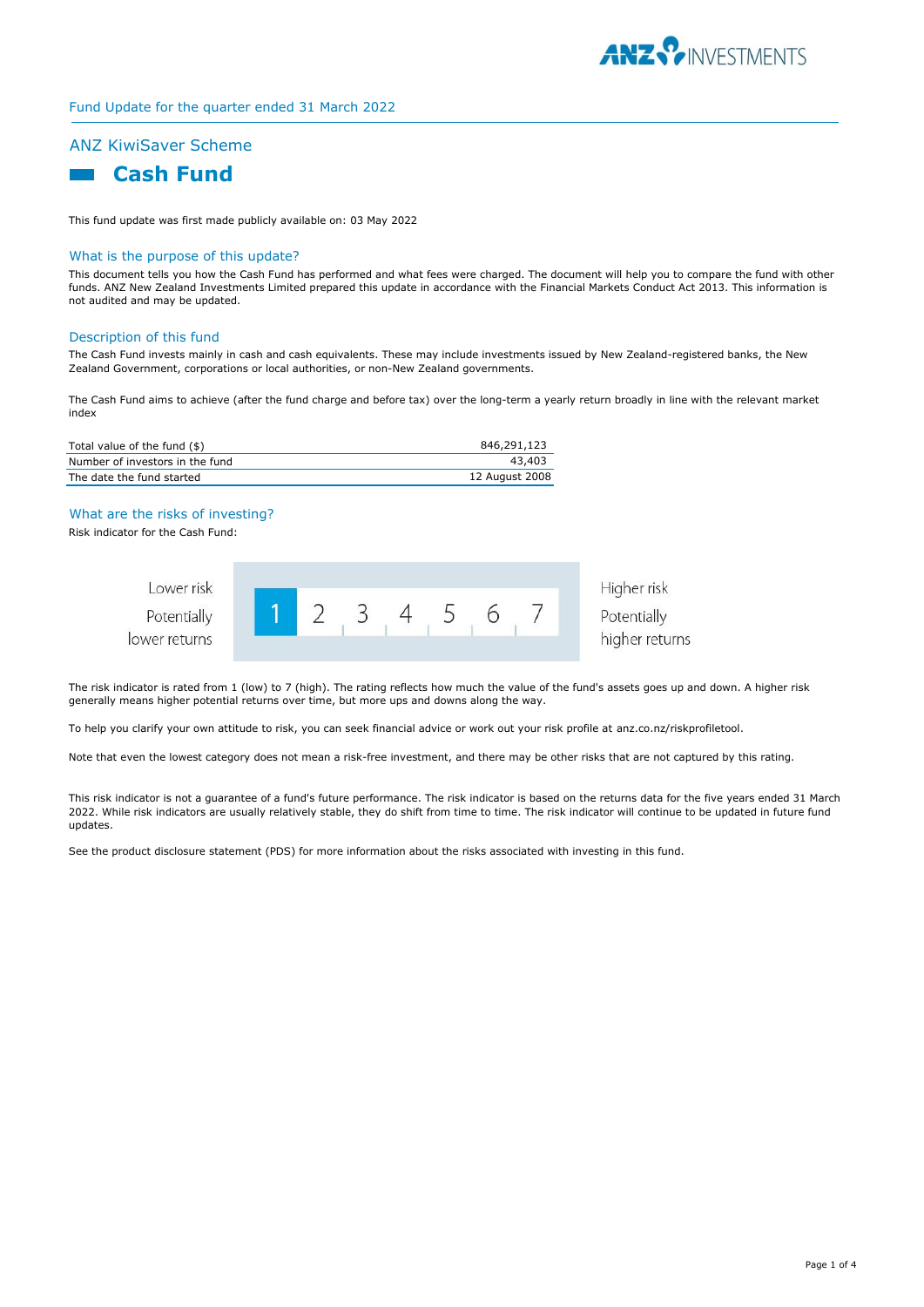# How has the fund performed?

|                                               | Average over past |           |  |
|-----------------------------------------------|-------------------|-----------|--|
|                                               | five years        | Past year |  |
| <b>Annual return</b>                          |                   |           |  |
| (after deductions for charges and tax)        | 1.12%             | 0.43%     |  |
| <b>Annual return</b>                          |                   |           |  |
| (after deductions for charges but before tax) | 1.57%             | 0.59%     |  |
| Market index annual return                    |                   |           |  |
| (reflects no deduction for charges and tax)   | 1.28%             | 0.55%     |  |

The market index annual return shows the return of the S&P/NZX Bank Bills 90 Day Index.

Additional information about the market index is available in the statement of investment policy and objectives on the offer register at www.discloseregister.companiesoffice.govt.nz.



## **Annual return graph**

This shows the return after fund charges and tax for each of the last 10 years ending 31 March. The last bar shows the average annual return for the last 10 years, up to 31 March 2022.

**Important:** This does not tell you how the fund will perform in the future.

Returns in this update are after tax at the highest prescribed investor rate (PIR) of tax for an individual New Zealand resident. Your tax may be lower.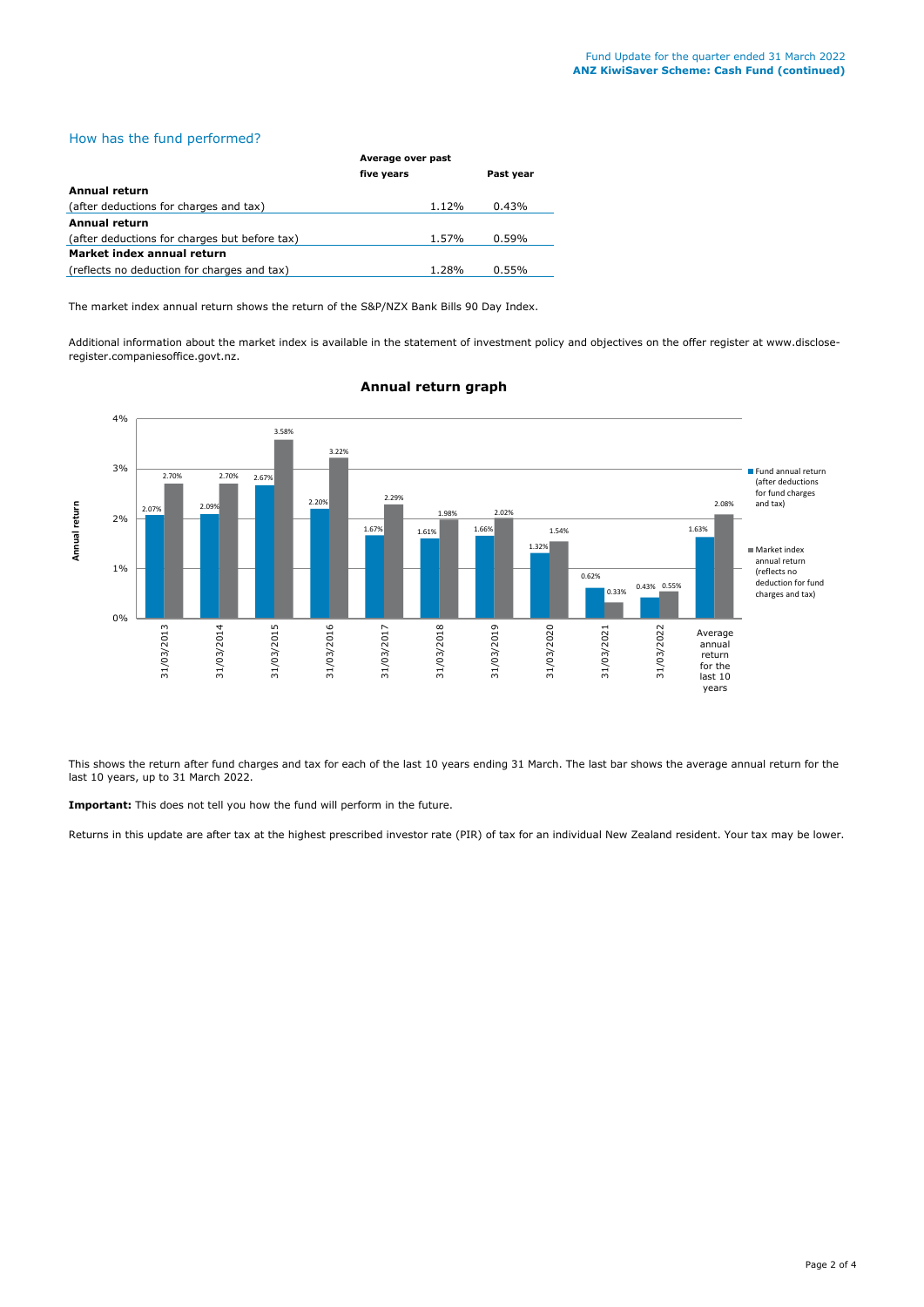# What fees are investors charged?

Investors in the Cash Fund are charged fund charges. In the year to 31 March 2021 these were:

|                                             | % of net asset value       |
|---------------------------------------------|----------------------------|
| Total fund charges <sup>1</sup>             | 0.23%                      |
| Which are made up of:                       |                            |
| Total management and administration charges | 0.23%                      |
| Including:                                  |                            |
| Manager's basic fee                         | 0.19%                      |
| Other management and administration charges | 0.04%                      |
| <b>Total performance based fees</b>         | 0.00%                      |
|                                             |                            |
|                                             |                            |
|                                             | Dollar amount per investor |

| <b>Other charges</b>        |      |
|-----------------------------|------|
| Membership fee <sup>2</sup> | \$18 |

Investors are not currently charged individual action fees for specific actions or decisions (for example, for withdrawing from or switching funds). See the PDS for more information about Scheme fees.

Small differences in fees and charges can have a big impact on your investment over the long term.

## Example of how this applies to an investor

Sarah had \$10,000 in the fund at the start of the year and did not make any further contributions. At the end of the year, Sarah received a return after fund charges were deducted of \$43 (that is 0.43% of her inital \$10,000). Sarah also paid \$9.00 in other charges. This gives Sarah a total return after tax of \$34.00 for the year.

## What does the fund invest in?

## **Actual investment mix<sup>3</sup> Target investment mix<sup>3</sup>**

This shows the types of assets that the fund invests in. This shows the mix of assets that the fund generally intends to invest in.